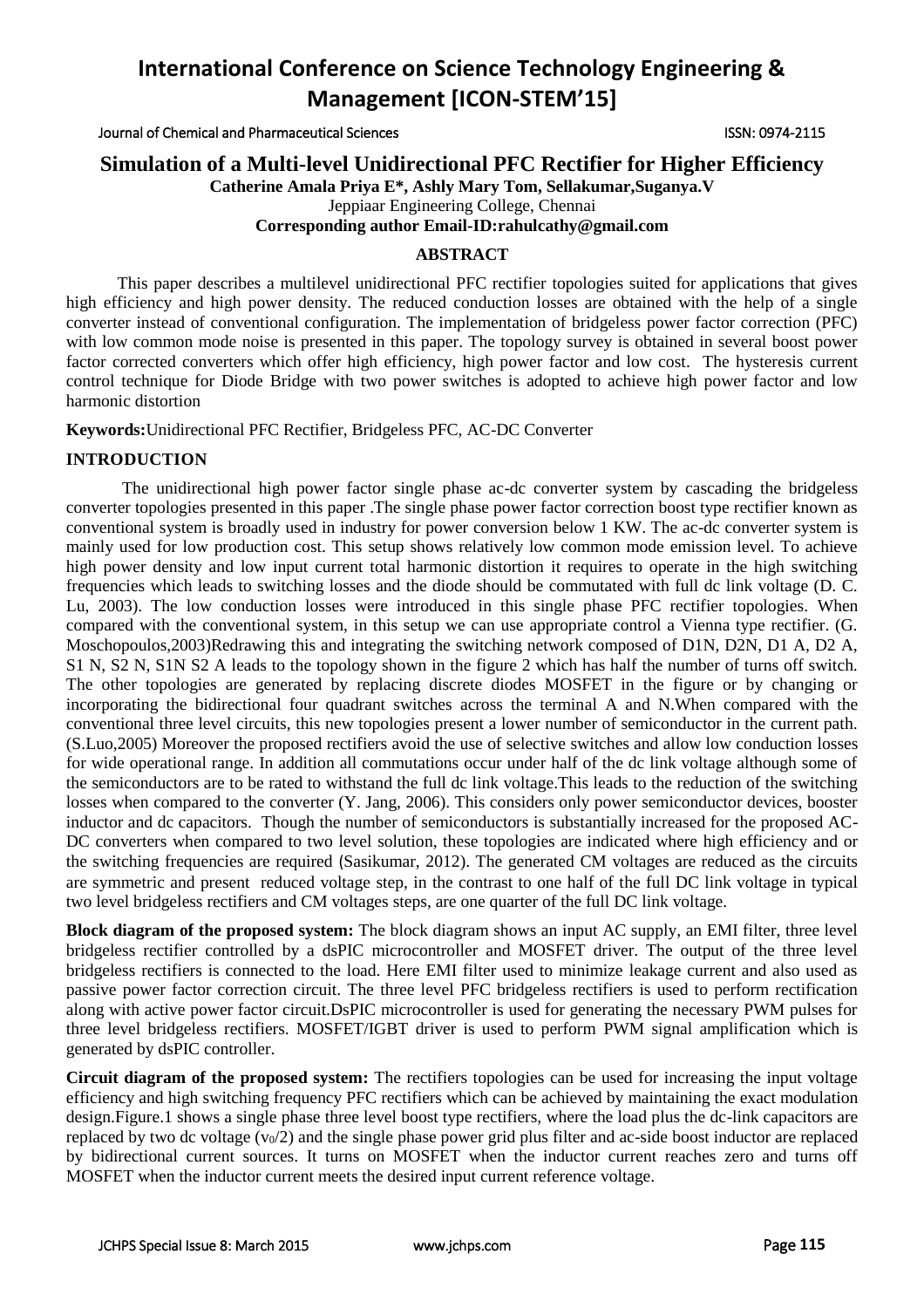Journal of Chemical and Pharmaceutical Sciences ISSN: 0974-2115



**Figure.1.Block diagram of the proposed system**



**Figure.2. Circuit Diagram of the proposed System**

**Power factor correction (PFC):** An active power factor correction (PFC) controller for boost PFC application which operates in the critical conduction mode is used here. It turns on MOSFET when the inductor current reaches zero and turns off MOSFET when the inductor current meets the desired input current reference voltage. In this way, the input current waveform follows that of the input voltage; therefore a good power factor is obtained

## **Principle of operation:**

### **Modes of operation:**

**For positive half cycle Mode 1:** All Switches are turned off V<sub>an</sub>=0

**Mode 2:** During this state S<sub>mp1</sub> is turned ON. Now capacitor C<sub>op</sub> charging to its maxi value of V<sub>o</sub>/2 & Van=V<sub>o</sub>/2; Mode 3: Now Smp1 turned OFF and S<sub>mp2</sub> turned ON. Now capacitor C<sub>on</sub> is charging and C<sub>op</sub> is discharging.  $V_{\text{an}}=V_0/2$ ;

**Mode 4:** Now both  $S_{mp1}$  and  $S_{mp2}$  are turned OFF. Now both capacitors are charging.  $V_{an}=V_o$ ;

**Negative half cycle:** The same procedure repeated for negative half cycle also. But we get same output with negative polarity.





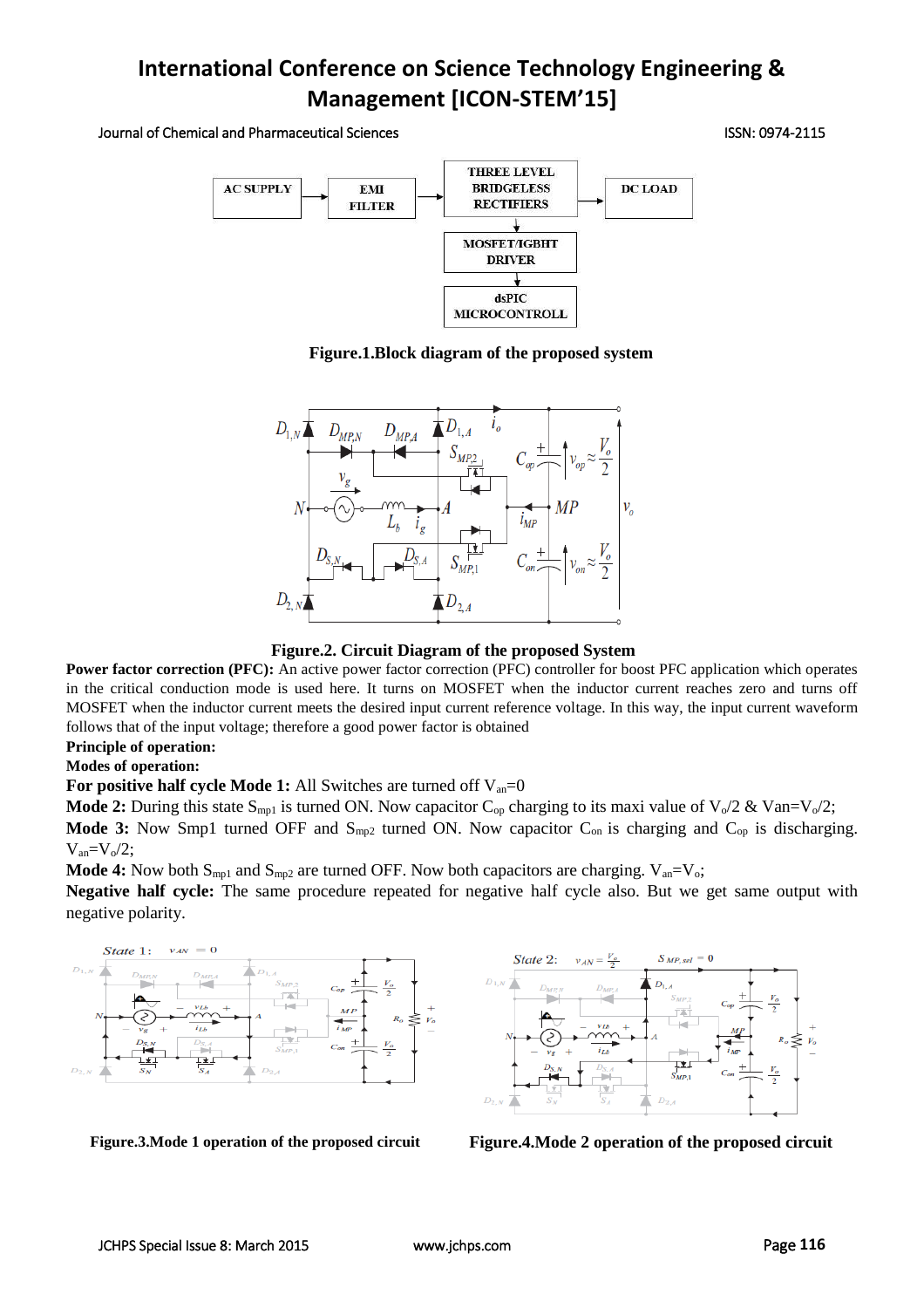## Journal of Chemical and Pharmaceutical Sciences ISSN: 0974-2115



**Figure.5.Mode 3 operation of the proposed circuit Figure.6.Mode 4 operation of the proposed circuit SIMULATION RESULT AND DISCUSSION**



**Figure.7.Simulation circuit of the Existing system Figure.8.The input voltage and Input current**







**Figure.9.The output voltage and The output current waveform**



**Figure.10.Total Harmonic Distortions Figure.11.Circuit of the proposed system**

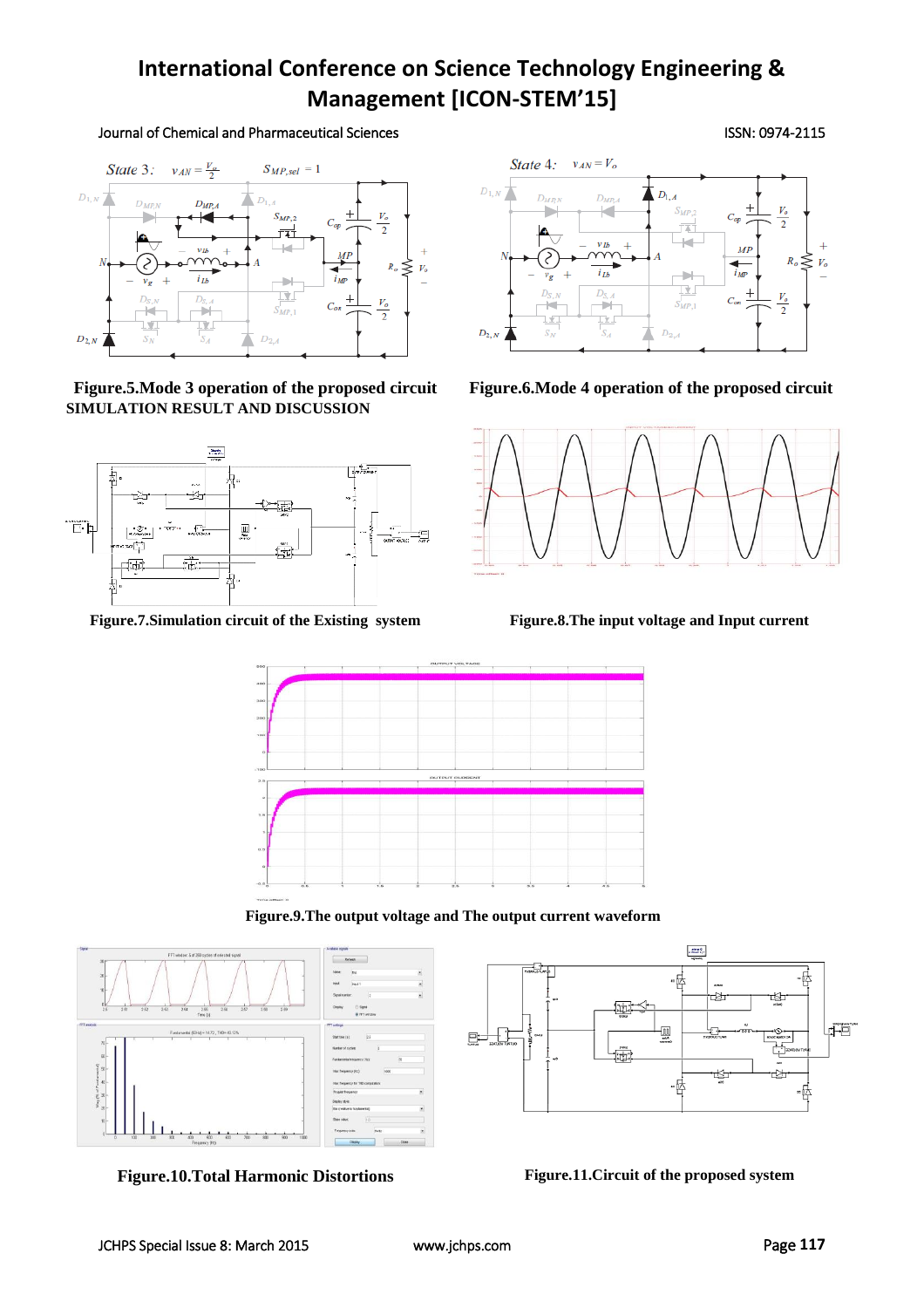### Journal of Chemical and Pharmaceutical Sciences ISSN: 0974-2115

The proposed simulation circuit in figure.10 clearly shows the multi-level PFC rectifier



**Figure.12.The input voltage and Input current** The input voltage =230V & The input current with some oscillation is obtained.



**Figure.13.The output voltage and the output current waveform** The output voltage of 450V gives an Output current of 2.3 A.



**Figure.14.Total Harmonic Distortions**

#### **CONCLUSION**

In this paper a multilevel unidirectional PFC rectifier topologies is suited for applications that gives high efficiency and high power density. The topology survey is obtained in several boost power factor corrected converters which offer high efficiency, high power factor and low cost. The hysteresis current control technique for Diode Bridge with two power switches is adopted to achieve high power factor and low harmonic distortion is designed in this paper.